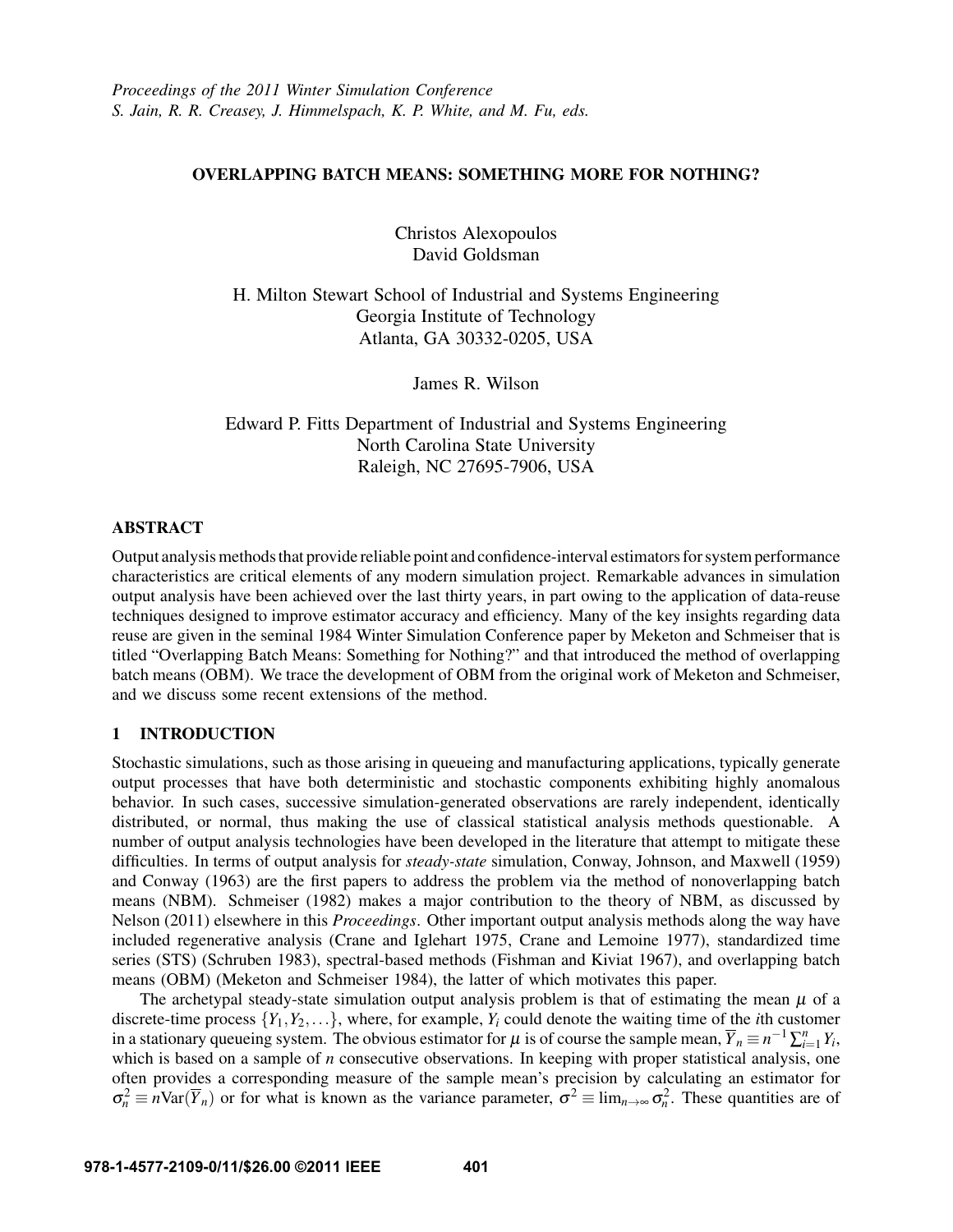direct interest in and of themselves, and they are useful in constructing confidence intervals (CIs) for  $\mu$ . In fact, the objective of a major line of research in simulation output analysis has for years been to develop improved estimators for  $\sigma^2$  with, for example, lower variance, lower bias, and lower mean squared error (MSE).

Assuming that the simulation has been warmed up adequately so that it is indeed in steady-state operation, we will henceforth regard the observed time series  $\{Y_i : i = 1, 2, ..., n\}$  as a realization of a stationary process. We are motivated to perform a single run whose length  $n$  is sufficiently large to ensure acceptable precision in the estimation of both  $\mu$  and  $\sigma^2$ . In particular, a single long run is typically preferable to multiple independent replications with a proportionately smaller common run length, primarily because of the difficulty and inefficiency of dealing with a potential warm-up period within each replication (Alexopoulos and Goldsman 2004).

The NBM, OBM, and STS methods are usually carried out as single-run strategies. A common technique shared by these single-run methodologies is obviously that of *batching* the observations instead of considering the entire simulation time series  $\{Y_i : i = 1, 2, ..., n\}$  in one fell swoop (that is, performing the relevant analysis using all the observations in the data set at the same time), we break up this data set into smaller subseries (batches) that are composed of consecutive observations; these batches may be disjoint or overlapping, depending on the analysis method. We then perform the appropriate analysis on each batch separately. For instance, when applying the NBM method, as discussed in Section 2, we split the observations into adjacent nonoverlapping batches; then we assume that the resulting sample (batch) means computed from each batch are approximately independent and identically distributed (i.i.d.) normal random variables; and finally we apply "standard" variance-estimation techniques to the batch means. In the STS method, batched estimators also use adjacent nonoverlapping batches. The idea is to compute a separate STS estimator from each batch, assume the resulting STS estimators are i.i.d., and then average those estimators.

As explained in Section 3, the OBM method works with *overlapping* batches, under the full realization that the associated overlapping batch means are *not* independent, but they are identically distributed and asymptotically normal with increasing batch size. We then compute an estimator of  $\sigma^2$  based on the sample variance of the overlapping batch means. This seemingly problematic technique exploits key results from the theory of spectral analysis to yield an estimator of the variance parameter  $\sigma^2$  that is provably superior to the NBM variance estimator, at least asymptotically for certain types of serially correlated simulation output processes. This is the key insight of Meketon and Schmeiser (1984).

Section 4 discusses variance estimators based on STS applied to overlapping batches, which is a natural extension of the OBM method. In addition to formulating the first two moments of the overlapping STS variance estimators, we give approximations to the asymptotic distribution of these variance estimators as the batch size increases; and we exploit these approximations to construct asymptotically valid CIs for both  $\mu$  and  $\sigma^2$ . For more details on the results presented in this paper, see Aktaran-Kalaycı et al. (2009) and Alexopoulos et al. (2007a, 2007b). The slides for the oral presentation of this article are available online via www.ise.ncsu.edu/jwilson/files/wsc11obm.pdf [accessed October 25, 2011].

# 2 NONOVERLAPPING ESTIMATORS

In this section, we will work with *b* contiguous, nonoverlapping batches of observations, each of length (batch size) *m*, from the simulation-generated time series  $\{Y_j : j = 1, 2, ..., n\}$  of length *n*, where we assume that *n* = *bm*. In particular, the observations  $\{Y_{(i-1)m+k} : k = 1, 2, ..., m\}$  constitute the *i*th nonoverlapping batch for  $i = 1, 2, \ldots, b$ . For the remainder of this article, we take  $b \equiv n/m$  so that *b* always represents the ratio of the sample size to the batch size; and when we work with nonoverlapping batches, *b* also equals the number of batches.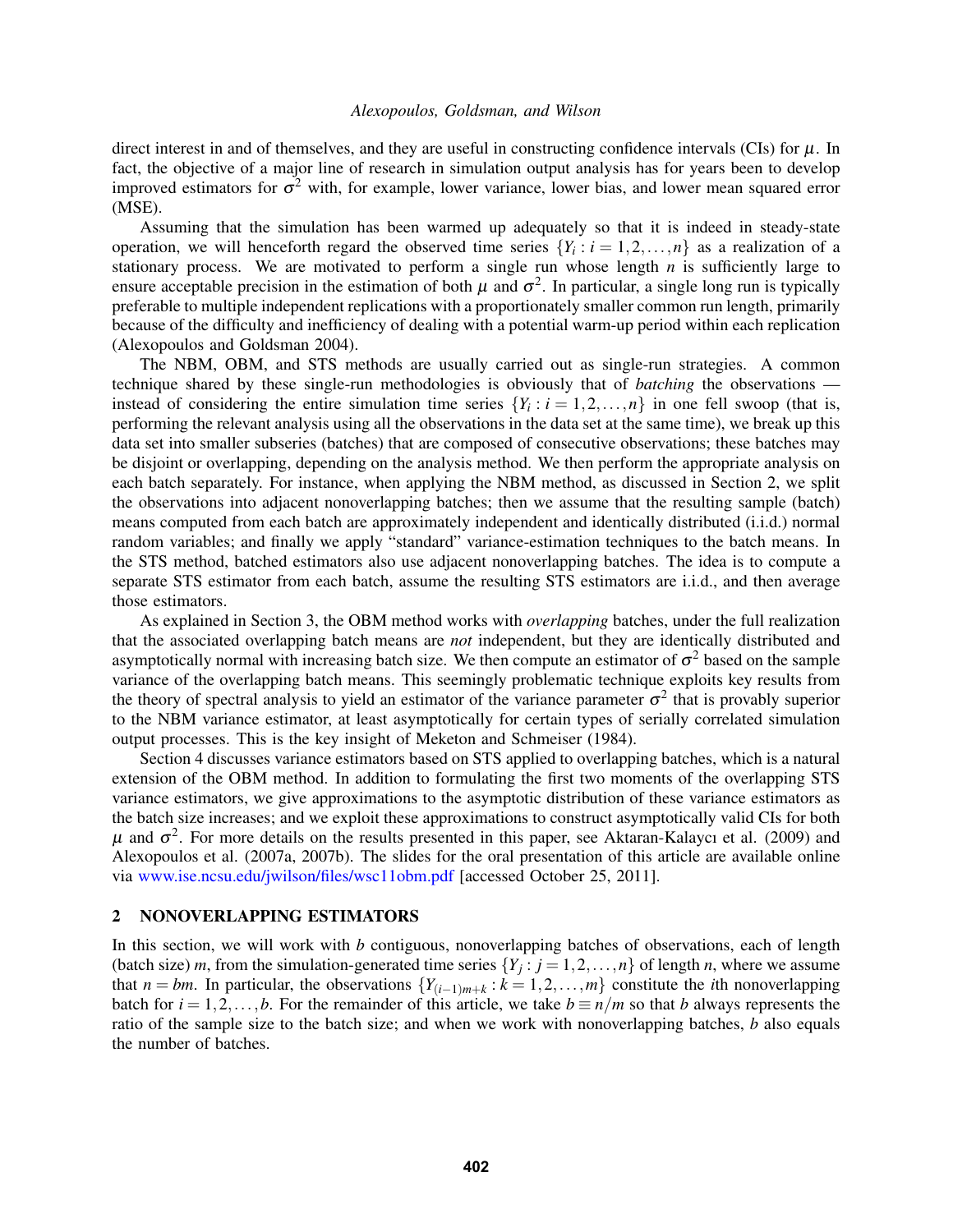# 2.1 Nonoverlapping Batch Means Estimator

The quantities  $\overline{Y}_{i,m} \equiv m^{-1} \sum_{k=1}^{m} Y_{(i-1)m+k}$ ,  $i = 1, 2, ..., b$ , are the nonoverlapping batch means, and are often assumed to be i.i.d. normal random variables, at least for large enough values of the batch size *m*. The i.i.d. normality assumption suggests that for fixed *b* we consider the NBM estimator for  $\sigma^2$ ,

$$
\mathcal{N}(b,m) \equiv \frac{m}{b-1} \sum_{i=1}^{b} (\overline{Y}_{i,m} - \overline{Y}_n)^2 \Rightarrow \frac{\sigma^2 \chi_{b-1}^2}{b-1},
$$

where  $\chi^2_v$  denotes a chi-squared random variable with v degrees of freedom; and the symbol  $\Rightarrow$  denotes convergence in distribution as the batch size  $m \to \infty$  (Glynn and Whitt 1991, Steiger and Wilson 2001). The statistic  $\mathcal{N}(b,m)$  is one of the most popular estimators for  $\sigma^2$ , and it serves as a benchmark for comparison with the other estimators discussed in this article. Under mild conditions, Chien, Goldsman, and Melamed (1997), Goldsman and Meketon (1986), and Song and Schmeiser (1995) show that the expected value of the NBM estimator converges to  $\sigma^2$  moderately quickly,

$$
E[\mathcal{N}(b,m)] = \sigma^2 + \frac{\gamma(b+1)}{bm} + O(1/m^2), \qquad (1)
$$

where we use standard "big-Oh" notation to denote a term that goes to zero quickly, and the parameter  $\gamma = -2\sum_{k=1}^{\infty} k \text{Cov}[Y_1, Y_{1+k}]$  is determined by the correlation structure of the underlying stationary stochastic process. Thus, we see that the bias of  $\mathcal{N}(b,m)$  as an estimator of  $\sigma^2$  is approximately  $\gamma(b+1)/(bm)$ . As for the NBM estimator's variance, Glynn and Whitt (1991) (among others) find that, for fixed *b*,

$$
\lim_{m\to\infty}(b-1)\operatorname{Var}[\mathcal{N}(b,m)] = 2\sigma^4.
$$

The question that now arises is: Can we find other estimators for  $\sigma^2$  that have better bias or variance properties than those of  $\mathcal{N}(b,m)$ ? The answer is in the affirmative. We now discuss alternative standardized time series estimators based on nonoverlapping batches; and in the following two sections, we finally present overlapping versions of these estimators.

# 2.2 Nonoverlapping Standardized Time Series Estimators

The *standardized time series* based on nonoverlapping batch *i* of size *m* is (Schruben 1983)

$$
T_{i,m}(t) \equiv \frac{\lfloor mt \rfloor (\overline{Y}_{i,m} - \overline{Y}_{i,\lfloor mt \rfloor})}{\sigma \sqrt{m}} \quad \text{for } t \in [0,1],
$$

where  $\lfloor \cdot \rfloor$  denotes the floor function and  $\overline{Y}_{i,j} \equiv j^{-1} \sum_{k=1}^{j}$  $\sum_{k=1}^{J} Y_{(i-1)m+k}$  denotes the *j*th cumulative sample mean from batch *i* for  $i = 1, 2, \ldots, b$  and  $j = 1, 2, \ldots, m$ . Under a mild functional central limit theorem assumption, described, e.g., in Alexopoulos et al. (2007b), it can be shown that

$$
[T_{1,m}(\cdot),\ldots,T_{b,m}(\cdot)] \Rightarrow [\mathscr{B}_0(\cdot),\ldots,\mathscr{B}_{b-1}(\cdot)],
$$

where  $\mathscr{B}_0(\cdot),\ldots,\mathscr{B}_{b-1}(\cdot)$  are independent standard Brownian bridge processes on [0,1]. In particular, we define

$$
\mathscr{B}_s(t) \equiv t[\mathscr{W}(s+1) - \mathscr{W}(s)] - [\mathscr{W}(s+t) - \mathscr{W}(s)] \quad \text{for } t \in [0,1] \text{ and } s \in [0,b-1],
$$

where  $\mathcal{W}(\cdot)$  is itself a standard Brownian motion process.

We let  $A_i(f; m)$  denote the area estimator computed exclusively from nonoverlapping batch *i*, and we let  $A_i(f)$  denote the associated limiting functional as the batch size  $m \to \infty$  so that we have

$$
A_i(f;m) \equiv \left[\frac{1}{m}\sum_{k=1}^m f(k/m)\sigma T_{i,m}(k/m)\right]^2 \text{ and } A_i(f) \equiv \left[\int_0^1 f(t)\sigma \mathcal{B}_{i-1}(t)dt\right]^2,
$$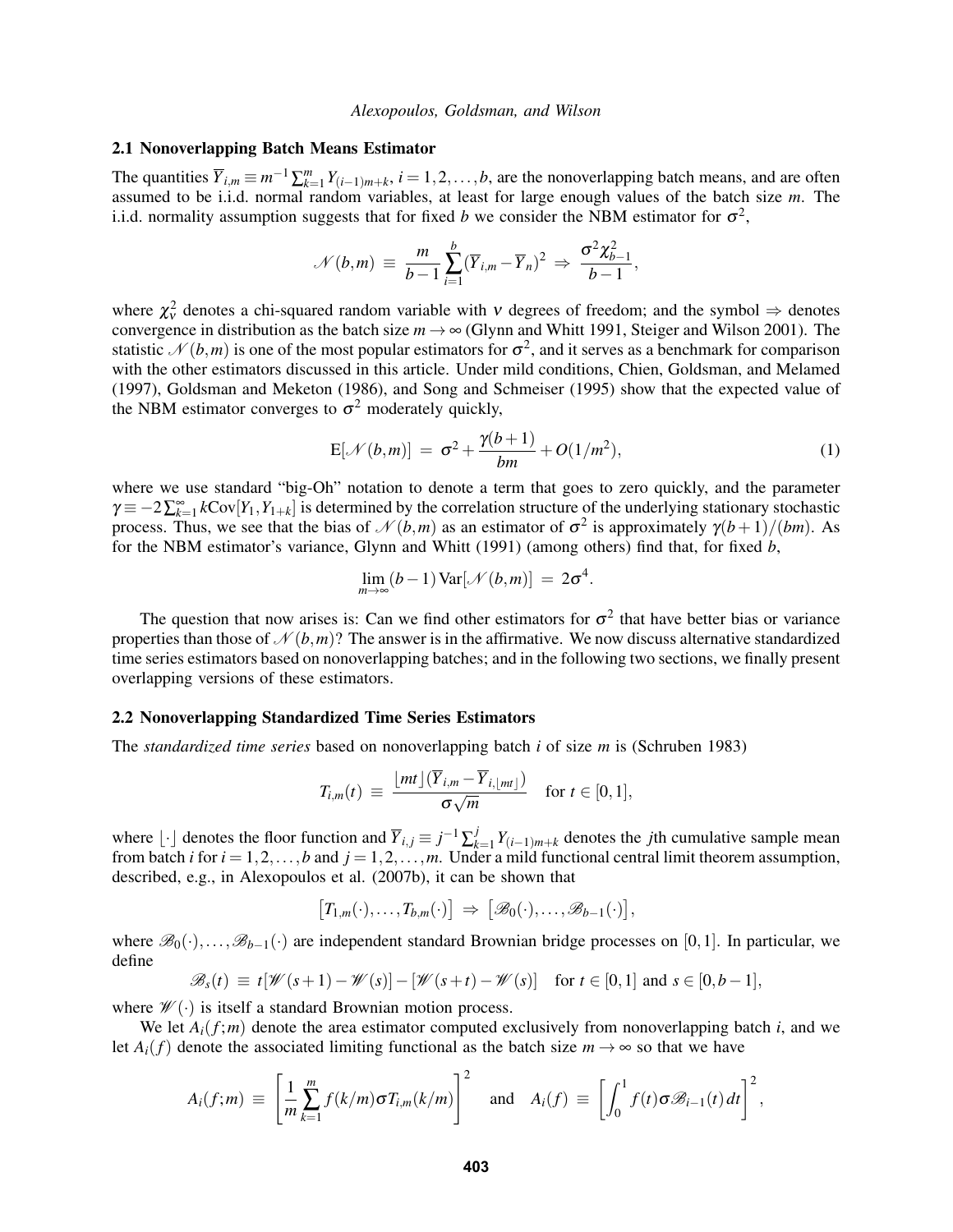| Nonoverlapping<br>Estimators  | $(m/\gamma)$ Bias | $(b/\sigma^4)$ Var | Overlapping<br>Estimators                          | $(m/\gamma)$ Bias | $(b/\sigma^4)$ Var                |
|-------------------------------|-------------------|--------------------|----------------------------------------------------|-------------------|-----------------------------------|
| $\mathcal{N}(b,m)$            |                   | 2                  | $\mathcal{O}(b,m)$                                 |                   | 1.333                             |
| $\mathscr{A}(f;b,m)$          | Eq. $(3)$         | 2                  | $\mathscr{A}^{\mathrm{O}}(f; b,m)$                 | Eq. $(7)$         | Eq. $(8)$                         |
| $\mathscr{A}(f_0;b,m)$        | 3                 | 2                  | $\mathscr{A}^{\mathrm{O}}(f_0;b,m)$                | 3                 | 0.686                             |
| $\mathscr{A}(f_2;b,m)$        | o(1)              | 2                  | $\mathscr{A}^{\mathrm{O}}(f_2; b, m)$              | o(1)              | 0.819                             |
| $\mathscr{A}(f_{\cos,i};b,m)$ | o(1)              | 2                  | $\mathscr{A}^{\mathrm{O}}(f_{\cos,j};b,m)$         | o(1)              | $(8\pi^2 j^2 + 15)/(12\pi^2 j^2)$ |
|                               |                   |                    | $\mathscr{A}^{\mathrm{O}}(f_{\mathrm{cos},1};b,m)$ | o(1)              | 0.793                             |

Table 1: Approximate asymptotic bias and variance for different estimators.

respectively, for  $i = 1, 2, \ldots, b$ , where the weight function  $f(\cdot)$  satisfies the conditions

$$
E[A_i(f)] = \sigma^2 \quad \text{and} \quad \frac{d^2}{dt^2} f(t) \text{ is continuous at every } t \in [0, 1]. \tag{2}
$$

Clearly,  $A_i(f; m)$  is the weighted area under the STS of that batch; and it is easily shown in the cited references that  $A_1(f),...,A_b(f)$  are i.i.d.  $\sigma^2 \chi_1^2$  random variables.

Equation (2) immediately suggests the *batched area* estimator for  $\sigma^2$ , which is simply the average of these estimators taken over all the nonoverlapping batches,

$$
\mathscr{A}(f;b,m) \equiv \frac{1}{b} \sum_{i=1}^{b} A_i(f;m),
$$

which, owing to the independence of  $A_1(f),...,A_b(f)$ , converges to a  $\sigma^2 \chi_b^2/b$  random variable as  $m \to \infty$ . Further, Goldsman, Meketon, and Schruben (1990) show that

$$
E[\mathscr{A}(f;b,m)] = \sigma^2 + \frac{[(F-\overline{F})^2 + \overline{F}^2]\gamma}{2m} + O(1/m^2),
$$
\n(3)

where

$$
F(s) \equiv \int_0^s f(t) \, dt \text{ for } s \in [0,1], \ F \equiv F(1), \ \overline{F}(u) \equiv \int_0^u F(s) \, ds \text{ for } u \in [0,1], \text{ and } \overline{F} \equiv \overline{F}(1).
$$

Further, under mild conditions, we have

$$
\lim_{m\to\infty}b\operatorname{Var}[\mathscr{A}(f;b,m)] = 2\sigma^4.
$$

**Example 1** Schruben (1983) studied the area estimator with constant weight function  $f_0(t) \equiv$ √ 12 for all  $t \in [0,1]$ ; in this case, Equation (3) implies that  $E[\mathscr{A}(f_0; b, m)] = \sigma^2 + 3\gamma/m + O(1/m^2)$ . If we choose a weight function for which  $F = \overline{F} = 0$ , then the resulting estimator is *first-order unbiased* for  $\sigma^2$ ; i.e.,  $\mathscr{A}(f; b, m)$ has bias of the form  $O(1/m^2)$ . An example of such a weight function is  $f_2(t) \equiv \sqrt{840}(3t^2 - 3t + 1/2)$ (Goldsman, Meketon, and Schruben 1990). Other weight functions that yield first-order unbiased estimators for  $\sigma^2$  are given by the family  $\{f_{\cos j}(t) \equiv \sqrt{8\pi j} \cos(2\pi j t) : j = 1, 2, ...\}$ . Foley and Goldsman (1999) show that this sequence of weights produces area estimators  $\{\mathscr{A}(f_{\text{cos}, j}; b, m) : j = 1, 2, ...\}$  that are not only first-order unbiased, but also asymptotically i.i.d.  $\sigma^2 \chi_b^2/b$ . For comparison purposes, see the nonoverlapping results on the left-hand side of Table 1, which summarizes bias and variance properties for many of the estimators studied herein.

**Remark 1** Goldsman, Kang, and Seila (1999) study estimators for  $\sigma^2$  based on nonoverlapping Cramér–von Mises (CvM) functionals of standardized time series. It turns out that it is possible to construct first-order unbiased CvM estimators having lower variance than typical nonoverlapping area estimators. Yet for ease of exposition, we simply refer the reader to the cited references for more details.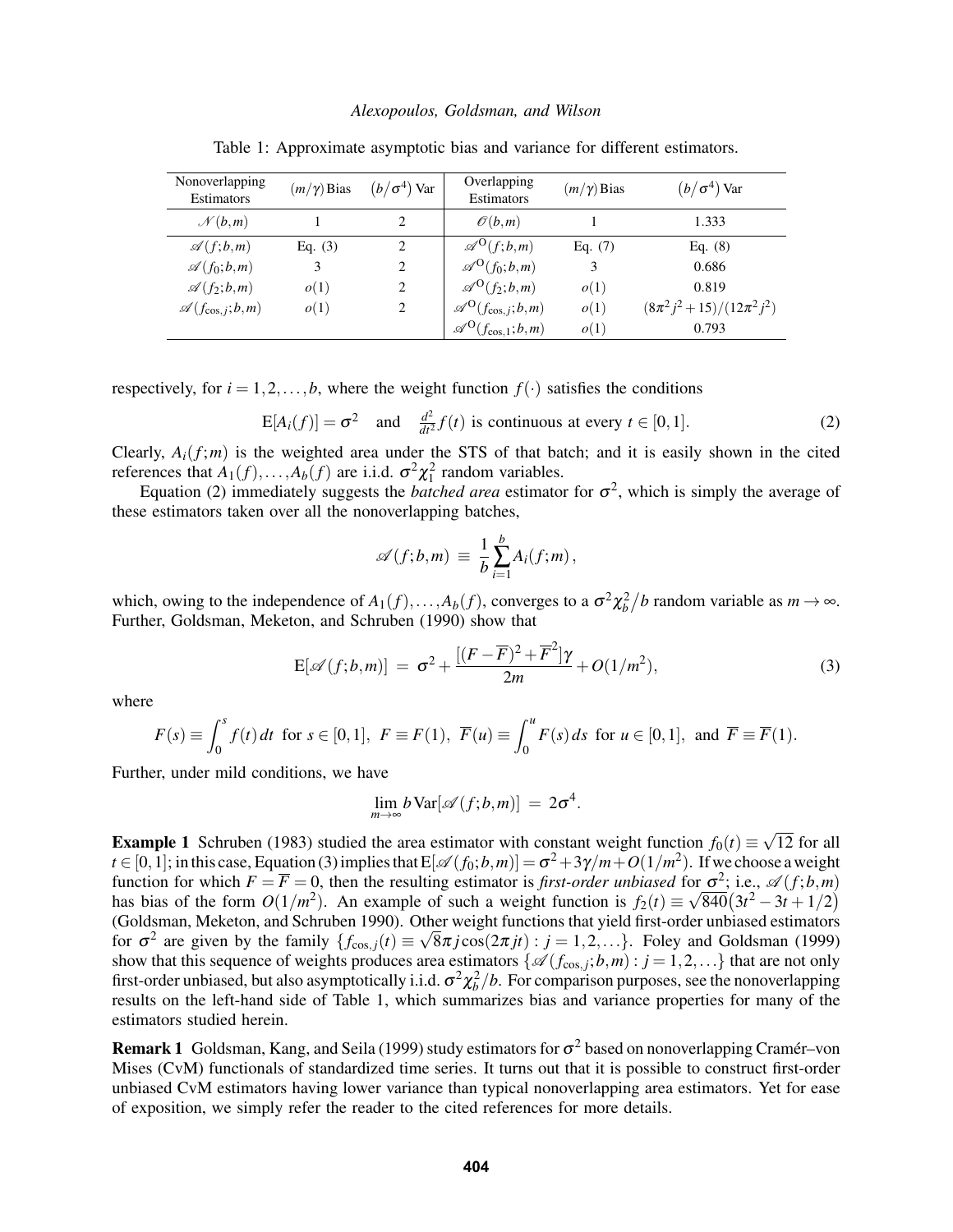# 3 OVERLAPPING BATCH MEANS ESTIMATOR — SOMETHING FOR NOTHING

Given the output of a single run of a steady-state simulation, one might seek to reuse that data set effectively so as to calculate an improved estimator of  $\sigma^2$ . This is the fundamental insight of Meketon and Schmeiser (1984), an article that has garnered 191 citations in Google Scholar as of July 9, 2011. Among all the articles published in the *Proceedings of the Winter Simulation Conference* since 1968, Meketon and Schmeiser (1984) was one of ten articles to be recognized in 2007 with WSC's Fortieth Anniversary Landmark Paper Award.

To elaborate the fundamental insight of Meketon and Schmeiser (1984), we now consider the use of estimators based on *overlapping* batches. Here we form *n*−*m*+1 overlapping batches, each of size *m*, from the time series  $\{Y_j : j = 1, 2, ..., n\}$ . In particular, the observations  $\{Y_{i+k} : k = 0, ..., m-1\}$  constitute the *i*th overlapping batch for  $i = 1, ..., n-m+1$ . Recall that we continue to use  $b \equiv n/m$  as before. We define the *i*th overlapping batch mean as  $\overline{Y}_{i,m}^O \equiv m^{-1} \sum_{k=0}^{m-1} Y_{i+k}$ , for  $i = 1, 2, ..., n-m+1$ ; clearly, these overlapping batch means are strongly correlated, in contrast to the asymptotically independent nonoverlapping batch means. In any case, the OBM estimator for  $\sigma^2$ , originally studied by Meketon and Schmeiser (1984) (with a slightly different scaling constant), is

$$
\mathscr{O}(b,m) \equiv \frac{nm}{(n-m+1)(n-m)} \sum_{i=1}^{n-m+1} (\overline{Y}_{i,m}^{O} - \overline{Y}_n)^2.
$$

Under mild conditions, it can be shown that

$$
E[\mathscr{O}(b,m)] = \sigma^2 + \frac{\gamma(b^2+1)}{mb(b-1)} + O(1/m^2),
$$
\n(4)

which is a close match with the corresponding NBM result given by Equation (1). For simple derivations of (4), see Alexopoulos et al. (2007b), Goldsman and Meketon (1986), and Song and Schmeiser (1995). As for the OBM estimator's variance, Meketon and Schmeiser (1984) found that for sufficiently large batch size *m* and sample-to-batch-size ratio *b*,

$$
\frac{\text{Var}[\mathscr{O}(b,m)]}{\text{Var}[\mathscr{N}(b,m)]} \approx 2/3. \tag{5}
$$

In other words, the OBM estimator has about the same bias as, but only 2/3 the variance of, the NBM estimator! Equation (5) is perhaps the key result of Meketon and Schmeiser (1984), and it is of course the driving force for several follow-up papers in the literature. For instance, Damerdji (1995) derives the sharp result

$$
\lim_{m\to\infty} \text{Var}[\mathscr{O}(b,m)] = \frac{(4b^3 - 11b^2 + 4b + 6)\sigma^4}{3(b-1)^4} \sim \frac{4\sigma^4}{3b} \text{ as } b\to\infty.
$$

Using Equations (4) and (5), one can show that for a sufficiently large sample size  $n$ , the batch size that minimizes the mean squared error  $MSE[\mathcal{O}(b,m)] \equiv Bias^2[\mathcal{O}(b,m)] + Var[\mathcal{O}(b,m)]$  is given by

$$
m^* = \left(\frac{3\gamma^2 n}{2\sigma^4}\right)^{1/3}.\tag{6}
$$

Song (1996) developed methods for estimating the ratio  $\gamma^2/\sigma^4$  for a variety of processes, including moving average processes and autoregressive processes. Then one can obtain an estimator for  $m^*$  by plugging the estimator of  $\gamma^2/\sigma^4$  into Equation (6). Sherman (1995) proposed a method that does not rely on the estimation of  $\gamma^2/\sigma^4$ .

A second major feature of Meketon and Schmeiser (1984) is that this is one of the very first articles to account carefully for the computational requirements of estimators for the steady-state variance parameter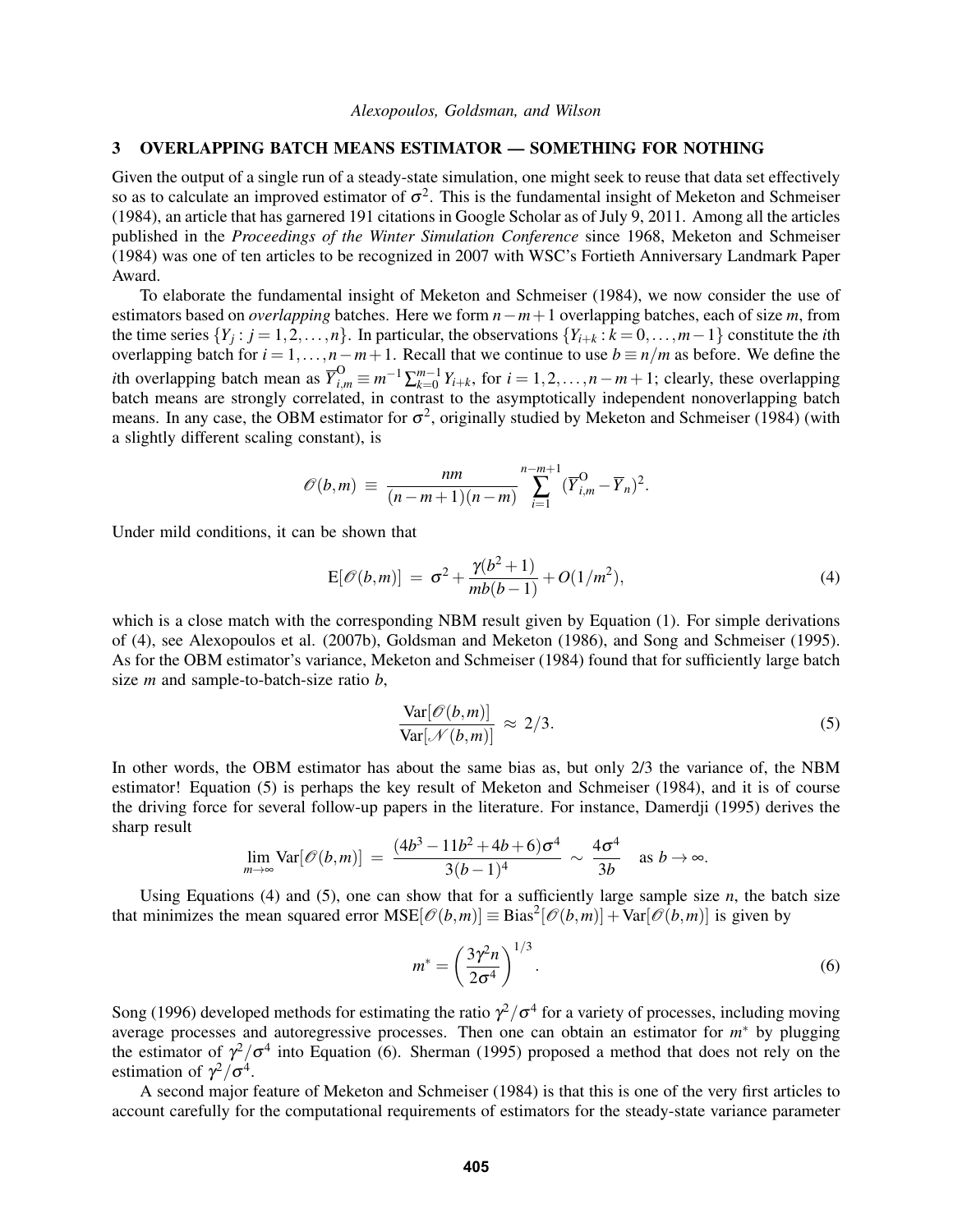$σ<sup>2</sup>$ . After all, a procedure that requires  $O(n<sup>2</sup>)$  calculations to deliver an estimate of  $σ<sup>2</sup>$  is useless in any typical large-sample application. The good news is that the Meketon and Schmeiser (1984) provide an efficient algorithm to calculate the OBM estimator, essentially in  $O(n)$  effort. To recapitulate: OBM produces estimators with reasonable bias, yet significantly smaller variance than NBM, while taking about the same computational effort; and numerous subsequent analytical and Monte Carlo studies have borne out OBM's efficacy. Thus, OBM literally gives us *something for nothing* — a pithy description of OBM's main advantages!

Since Meketon and Schmeiser (1984) appeared, there has been significant progress in the study of overlapping estimators. Welch (1987) relates OBM to certain spectral estimators and looks into the effects of partial overlapping. Goldsman and Meketon (1986) and Song and Schmeiser (1993, 1995) derive bias and variance properties of OBM estimators, among others. Song and Schmeiser (1993) also give additional insight by plotting the coefficients of the estimators' quadratic-form representations; included in their presentation are the OBM estimators as well as overlapped versions of the STS area estimators, which we shall describe next. Pedrosa and Schmeiser (1993, 1994) establish covariance properties between OBM estimators and then propose a batch-size determination algorithm. In a terrific series of papers, Damerdji (1991, 1994, 1995) establishes consistency results (both in the strong and mean-square senses) for a variety of variance estimators, including OBM and an overlapping version of a certain STS estimator. In the spirit of Welch (1987), Damerdji also establishes a formal linkage between the spectral method and simulation analysis methods based on overlapping batches.

#### 4 OTHER OVERLAPPING ESTIMATORS — SOMETHING MORE FOR NOTHING

The discussion in Section 3 raises an interesting question: what happens if we apply the technique of overlapping batches to other estimators, say STS estimators? The results are surprisingly good — as in the case of OBM, the STS estimators computed from overlapping batches possess the same bias as, but asymptotically substantially smaller variance than, their counterparts computed from nonoverlapping batches; and as a bonus, certain overlapping STS variance estimators outperform the original OBM estimator.

### 4.1 Moments of Overlapping STS Area Estimators

In parallel to our discussion in Section 2.2, we define the STS from overlapping batch *i* as

$$
T_{i,m}^{\mathcal{O}}(t) \equiv \frac{\lfloor mt \rfloor (\overline{Y}_{i,m}^{\mathcal{O}} - \overline{Y}_{i,\lfloor mt \rfloor}^{\mathcal{O}})}{\sigma \sqrt{m}} \quad \text{for } t \in [0,1] \text{ and } i = 1,2,\ldots,n-m+1,
$$

where

$$
\overline{Y}_{i,j}^{\text{O}} \equiv \frac{1}{j} \sum_{k=0}^{j-1} Y_{i+k}, \quad \text{for } i = 1, 2, \dots, n-m+1 \text{ and } j = 1, 2, \dots, m.
$$

Again under the mild functional central limit theorem assumption as described in Alexopoulos et al. (2007b), we have

$$
T^{\mathcal{O}}_{\lfloor sm \rfloor,m}(\cdot) \Rightarrow \mathscr{B}_s(\cdot) \quad \text{for fixed } s \in [0,b-1].
$$

We define the area estimator computed exclusively from overlapping batch *i* by

$$
A_i^{\rm O}(f;m) \equiv \left[ \frac{1}{m} \sum_{k=1}^m f(k/m) \sigma T_{i,m}^{\rm O}(k/m) \right]^2 \quad \text{for } i = 1,2,\ldots,n-m+1.
$$

The *overlapping area* estimator for  $\sigma^2$  is then given by the average of the area estimators taken over all of the overlapping batches,

$$
\mathscr{A}^{\mathcal{O}}(f; b, m) \equiv \frac{1}{n - m + 1} \sum_{i = 1}^{n - m + 1} A_i^{\mathcal{O}}(f; m).
$$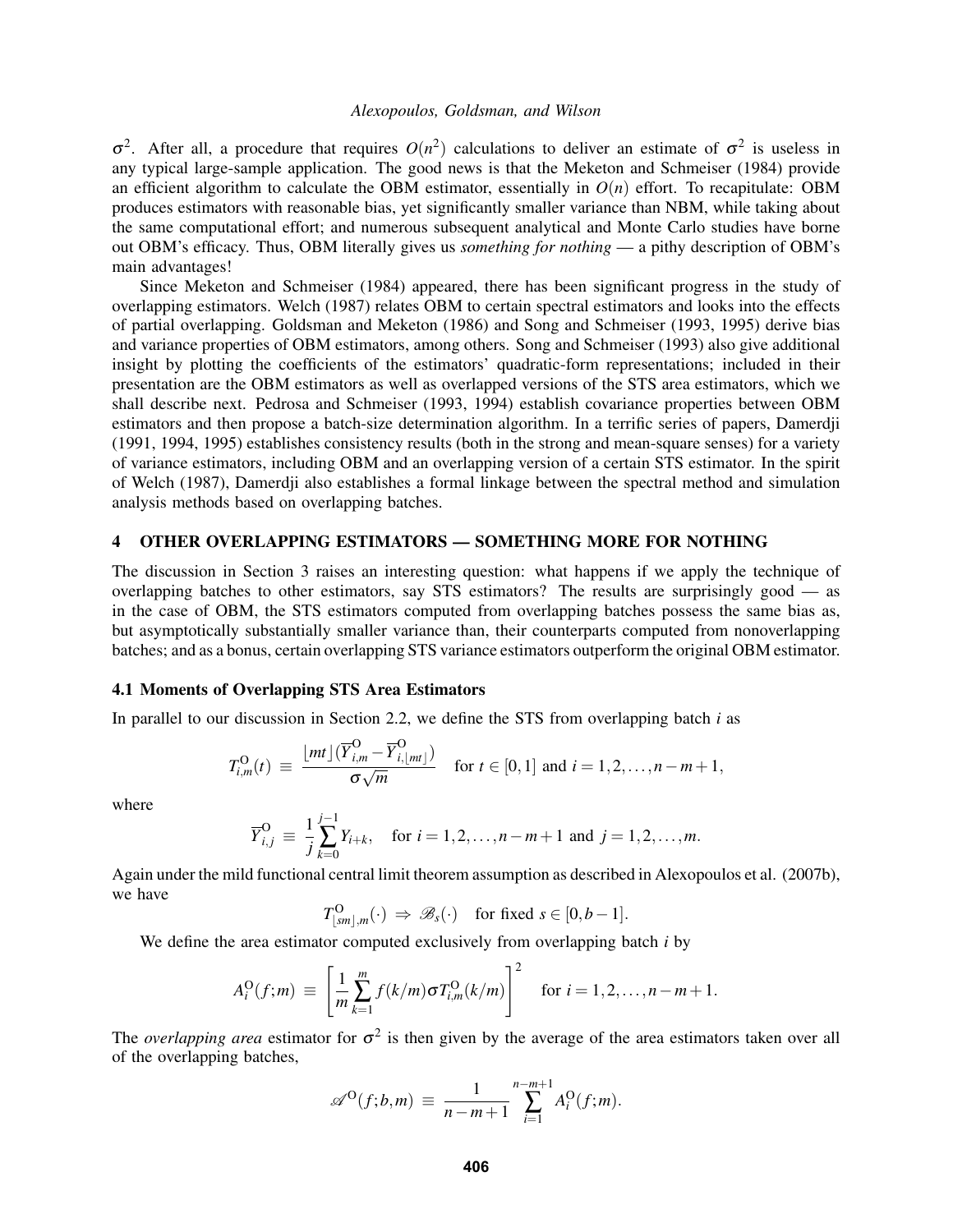One can then show that as  $m \to \infty$ ,

$$
\mathscr{A}^{\mathcal{O}}(f; b, m) \Rightarrow \mathscr{A}^{\mathcal{O}}(f; b) \equiv \frac{1}{b-1} \int_0^{b-1} \left[ \sigma \int_0^1 f(u) \mathscr{B}_s(u) du \right]^2 ds,
$$

along with the obvious result

$$
E[\mathscr{A}^{O}(f;b,m)] = \sigma^2 + \frac{[(F-\overline{F})^2 + \overline{F}^2]\gamma}{2m} + O(1/m^2),
$$
\n(7)

which follows in light of Equation (3) and the fact that, for fixed batch size *m* and weight function  $f(.)$ , the area estimators from all of the batches have the same expected value.

So far so good — the expected values of the nonoverlapping and overlapping versions of the area estimator match up. The discussion finally gets interesting when we consider the variance of the overlapping area estimator. First of all, Alexopoulos et al. (2007b) show that, under mild conditions,

$$
\text{Var}[\mathscr{A}^{\text{O}}(f;b,m)] \rightarrow \text{Var}[\mathscr{A}^{\text{O}}(f;b)], \text{ as } m \rightarrow \infty.
$$

But how do we calculate this asymptotic variance? In terms of the functions  $F(\cdot)$  and  $\overline{F}(\cdot)$  defined in the unnumbered display immediately below Equation (3), we formulate the auxiliary function

$$
p(y) \equiv \overline{F}(1) [\overline{F}(y) - \overline{F}(1-y) - \overline{F}(1)y] + \int_0^{1-y} F(u)F(y+u) du \text{ for } y \in [0,1].
$$

The first-order unbiased weight functions  $f_2(\cdot)$  and  $f_{\cos, i}(\cdot)$  satisfy the condition  $\overline{F}(1) = 0$ , making the calculation of  $p(y)$  for those weights particularly easy. In any case, for any weight  $f(\cdot)$  satisfying (2), and fixed  $b \ge 2$ , a corvée (i.e., an awful lot) of algebra yields

$$
\text{Var}[\mathscr{A}^{\text{O}}(f;b)] = \frac{4\sigma^4}{(b-1)^2} \int_0^1 (b-1-y)p^2(y) \, dy. \tag{8}
$$

Contrary to our findings in Section 2.2, where we did not use overlapping batches, some examples show that the variance of the overlapping area estimator *does* depend on the choice of weight function. In particular, as revealed in Table 1, the variances of the overlapping versions of the area estimator are significantly lower than the corresponding nonoverlapping versions — and are even a great deal lower than the variance of the OBM estimator — at least for those weight functions studied here. Although not addressed in the current paper, the same type of improvement is also achieved with the overlapped versions of the CvM estimators for  $\sigma^2$ . After noting that Alexopoulos et al. (2007a) present an  $O(n)$  algorithm to calculate these overlapping estimators, we see that we have achieved something more for nothing.

#### 4.2 Density Estimation for Overlapping Variance Estimators

One can apply the technique of Satterthwaite (1941), as detailed in Alexopoulos et al. (2007b), to obtain an approximation to the distribution of  $\mathcal{V}^{\{O\}}(b,m)$ , a "generic" overlapping variance estimator, using the following approach:

$$
\mathcal{V}^{\text{O}}(b,m) \sim \text{E}[\mathcal{V}^{\text{O}}(b,m)]\chi^2_{\text{Veff}}/\text{V_{eff}}, \quad \text{where} \quad \text{V_{eff}} = \left[\frac{2\text{E}^2[\mathcal{V}^{\text{O}}(b,m)]}{\text{Var}[\mathcal{V}^{\text{O}}(b,m)]}\right],\tag{9}
$$

the symbol ∼· means "is approximately distributed as," and [[*z*]] denotes rounding of the real number *z* towards the nearest integer. The quantity  $v_{\text{eff}}$  is called the "effective" degrees of freedom for the overlapping variance estimator  $\mathcal{V}^{\mathcal{O}}(b,m)$ .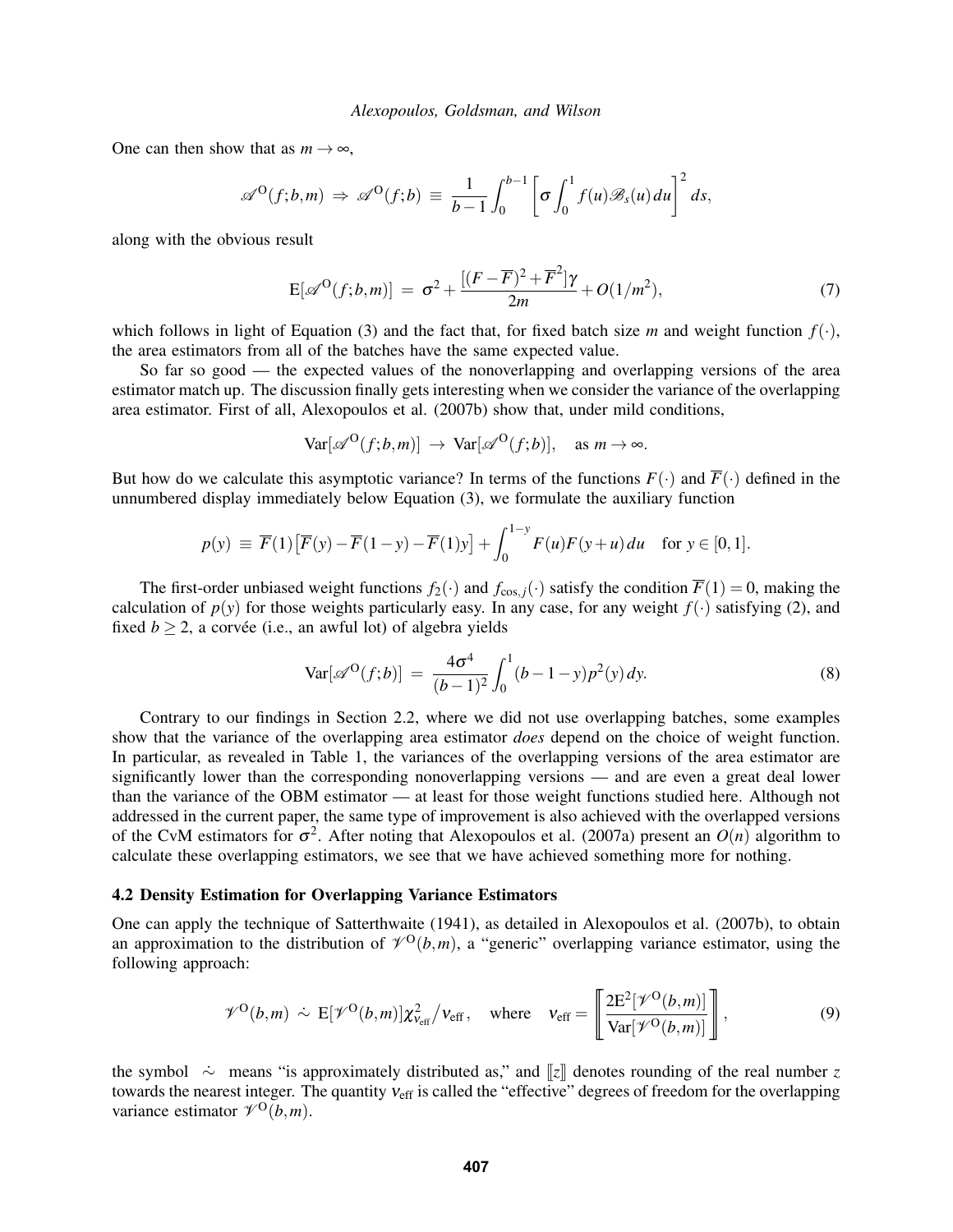Figure 1 (taken from Alexopoulos et al. 2007b) illustrates the accuracy of the approximation (9) when the particular STS variance estimators  $\mathscr{A}^O(f_0; 20, 1000)$  and  $\mathscr{A}^O(f_2; 20, 1000)$  are applied to a stationary first-order autoregressive (AR(1)) process with autoregressive parameter  $\phi = 0.9$ , steady-state mean  $\mu = 0$ , and variance parameter  $\sigma^2 = 19$ . We generated 1,000,000 i.i.d. sample paths of this test process, and each sample path contained  $n = 20,000$  observations organized into overlapping batches of size  $m = 1,000$  so that  $b = 20$ . Two estimates of the probability density function (p.d.f.) of  $\mathcal{A}^O(f_0; 20, 1000)$  are plotted in the left-hand panel of Figure 1: (i) the dashed red line shows the fitted p.d.f. based on Equation (9), which yielded a scaled chi-squared distribution with  $v_{\text{eff}} = 53$  degrees of freedom; and (ii) the solid blue line shows the associated frequency polygon based on our random sample of size 1,000,000 from the distribution of  $\mathcal{A}^O(f_0; 20, 1000)$ . The right-hand panel of Figure 1 shows the corresponding approximations to the distribution of  $\mathscr{A}^{O}(f_2; 20,1000)$ ; and for this estimator, Equation (9) yielded a scaled chi-squared distribution with  $v_{\text{eff}} = 47$  degrees of freedom. In all our experimental work, we have obtained excellent approximations to the distributions of overlapping variance estimators based on Equation (9).



Figure 1: Fitted and empirical p.d.f.'s for two STS variance estimators computed from an AR(1) process with autoregressive parameter  $\phi = 0.9$ , steady-state mean  $\mu = 0$ , and variance parameter  $\sigma^2 = 19$ .

# 4.3 Confidence-Interval Estimation for  $\mu$  and  $\sigma^2$

Equation (9) can also be used to obtain approximate CIs for  $\sigma^2$  and  $\mu$ , provided that the batch size m is sufficiently large. Based on the generic overlapping variance estimator  $\mathcal{V}^O(b,m)$ , we have the following approximate  $100(1-\alpha)$ % two-sided CI for the variance parameter  $\sigma^2$ :

$$
\frac{v_{\text{eff}}\mathscr{V}^{\text{O}}(b,m)}{\chi^2_{v_{\text{eff},1-\alpha/2}}}\leq\sigma^2\leq\frac{v_{\text{eff}}\mathscr{V}^{\text{O}}(b,m)}{\chi^2_{v_{\text{eff},\alpha/2}}};\tag{10}
$$

and the corresponding approximate  $100(1-\alpha)\%$  two-sided CI for the steady-state mean  $\mu$  is

$$
\overline{X}_n - t_{\nu_{\text{eff}},1-\alpha/2} \sqrt{\mathcal{V}^O(b,m)/n} \le \mu \le \overline{X}_n + t_{\nu_{\text{eff}},1-\alpha/2} \sqrt{\mathcal{V}^O(b,m)/n} \,. \tag{11}
$$

Here  $\chi^2_{v,\beta}$  denotes the  $\beta$ -quantile of the chi-squared distribution with  $v$  degrees of freedom, and  $t_{v,\beta}$  denotes the *β*-quantile of Student's *t*-distribution with *v* degrees of freedom for  $β ∈ (0,1)$ .

Using the same data from the  $AR(1)$  test process that was used to produce Figure 1, we evaluated the empirical coverage probabilities for nominal 90% CIs of the form (10) and (11) based on the overlapping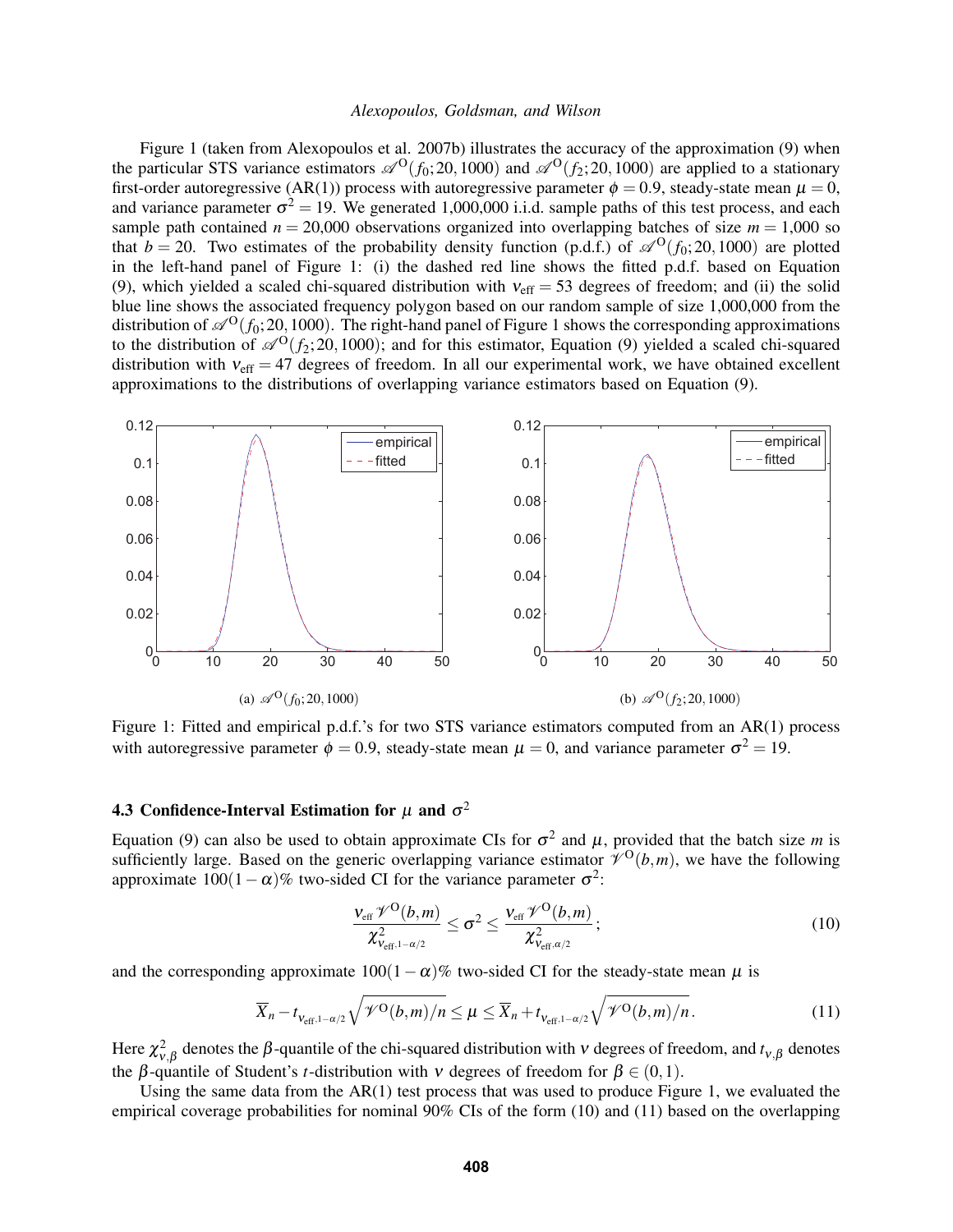variance estimators  $\mathscr{A}^O(f_0; 20, 1000)$  and  $\mathscr{A}^O(f_2; 20, 1000)$ . Table 2 summarizes the results. Because the estimated coverage for each type of CI is based on 1,000,000 independent CIs of that type, the standard error of each estimated coverage is approximately 0.0003; and thus each entry in the table is reported to three significant figures.

|                  | $CI$ Eqn. | Empirical Coverage of CIs Based on |                                                                                 |  |
|------------------|-----------|------------------------------------|---------------------------------------------------------------------------------|--|
| Parameter Number |           |                                    | $\mathscr{A}^{\text{O}}(f_0; 20, 1000)$ $\mathscr{A}^{\text{O}}(f_2; 20, 1000)$ |  |
| μ                | (11)      | 0.895                              | 0.899                                                                           |  |
| $\sigma^2$       | (10)      | 0.905                              | 0.901                                                                           |  |

Table 2: Performance of two nominal 90% STS CIs for  $\mu$  and  $\sigma^2$  for an AR(1) process with  $\phi = 0.9$ .

In all our experimental work with CIs of the form (11) and (10) for  $\mu$  and  $\sigma^2$ , respectively, we have obtained excellent results. These developments have important implications for practical applications of steady-state simulation output analysis.

# 4.4 Optimal Linear Combinations of Overlapping Variance Estimators

Additional benefits can be obtained by combining overlapping variance estimators. Aktaran-Kalaycı et al. (2009) considered optimal linear combinations of overlapping variance estimators (OLCOVEs). The constituent estimators are OBMs or overlapping STS area estimators. Each estimator's batch size is a fixed multiple (at least unity) of a base batch size, appropriately rounded; hence the overall sample size is a fixed integral multiple of the base batch size. The control-variates method was used to obtain coefficients of the linear combination so as to yield a minimum variance OLCOVE. The paper also established asymptotic properties of the bias and variance of OLCOVEs, as the base batch size increases, and constructed CIs for  $\mu$  and  $\sigma^2$ .

# 5 CONCLUSIONS

The ground-breaking Winter Simulation Conference paper Meketon and Schmeiser (1984) on the method overlapping batch means has led to numerous advances in both the theory and practice of simulation output analysis over the past three decades — in particular, many key insights that have subsequently set the stage for more-efficient estimators for use in simulations. This article has surveyed some of these developments. We anticipate much future work in the area of resampling and data reuse and its application to the design and analysis of stochastic simulation experiments.

# ACKNOWLEDGMENTS

The work of Christos Alexopoulos was partially supported by National Science Foundation grant EFRI ARES-CI 0735991.

# **REFERENCES**

- Aktaran-Kalaycı, T., C. Alexopoulos, D. Goldsman, and J. R.Wilson. 2009. "Optimal Linear Combinations of Overlapping Variance Estimators for Steady-State Simulation." In *Advancing the Frontiers of Simulation: A Festschrift in Honor of George Samuel Fishman*, edited by C. Alexopoulos, D. Goldsman, and J. R. Wilson, 291–328. New York: Springer Science+Business Media.
- Alexopoulos, C., N. T. Argon, D. Goldsman, N. M. Steiger, G. Tokol, and J. R. Wilson. 2007a. "Efficient Computation of Overlapping Variance Estimators for Simulation." *INFORMS Journal on Computing* 19 (3): 314–327.
- Alexopoulos, C., N. T. Argon, D. Goldsman, G. Tokol, and J. R. Wilson. 2007b. "Overlapping Variance Estimators for Simulation." *Operations Research* 55 (6): 1090–1103.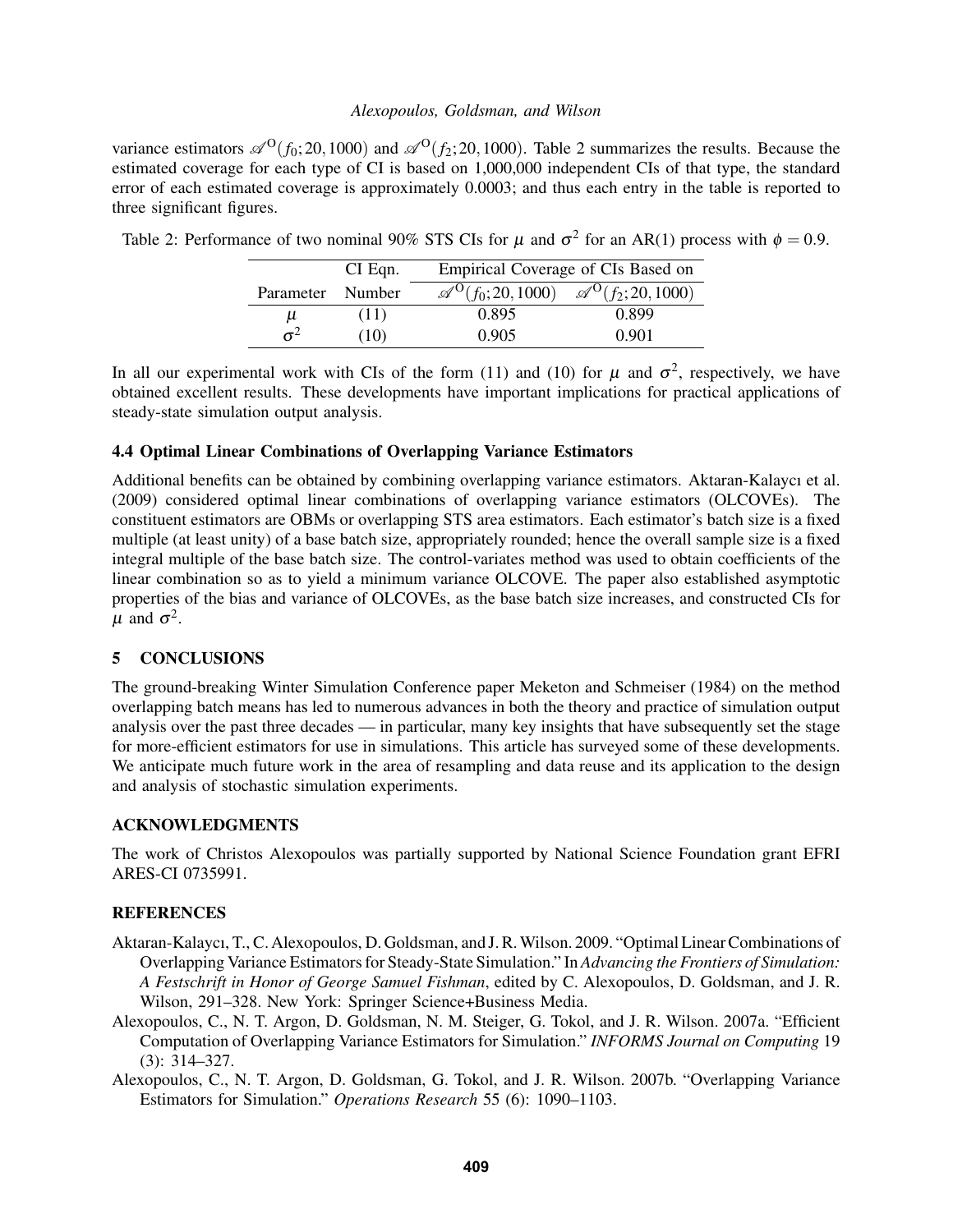- Alexopoulos, C., and D. Goldsman. 2004. "To Batch or Not to Batch?" *ACM Transactions on Modeling and Computer Simulation* 14 (1): 76–114.
- Chien, C.-H., D. Goldsman, and B. Melamed. 1997. "Large-Sample Results for Batch Means." *Management Science* 43:1288–1295.
- Conway, R. W. 1963. "Some Tactical Problems in Digital Simulation." *Management Science* 10:47–61.
- Conway, R. W., B. M. Johnson, and M. L. Maxwell. 1959. "Some Problems of Digital Simulation." *Management Science* 6:92–110.
- Crane, M. A., and D. L. Iglehart. 1975. "Simulating Stable Stochastic Systems: III. Regenerative Processes and Discrete-Event Simulations." *Operations Research* 23:33–45.
- Crane, M. A., and A. J. Lemoine. 1977. *An Introduction to the Regenerative Method for Simulation Analysis*. Berlin: Springer-Verlag.
- Damerdji, H. 1991. "Strong Consistency and Other Properties of the Spectral Variance Estimator." *Management Science* 37:1424–1440.
- Damerdji, H. 1994. "Strong Consistency of the Variance Estimator in Steady-State Simulation Output Analysis." *Mathematics of Operations Research* 19:494–512.
- Damerdji, H. 1995. "Mean-Square Consistency of the Variance Estimator in Steady-State Simulation Output Analysis." *Operations Research* 43 (2): 282–291.
- Fishman, G. S., and P. J. Kiviat. 1967. "Spectral Analysis of Time Series Generated by Simulation Models." *Management Science* 13:525–557.
- Foley, R. D., and D. Goldsman. 1999. "Confidence Intervals Using Orthonormally Weighted Standardized Time Series." *ACM Transactions on Modeling and Simulation* 9:297–325.
- Glynn, P. W., and W. Whitt. 1991. "Estimating the Asymptotic Variance with Batch Means." *Operations Research Letters* 10:431–435.
- Goldsman, D., K. Kang, and A. F. Seila. 1999. "Cramer–von Mises Variance Estimators for Simulations." ´ *Operations Research* 47:299–309.
- Goldsman, D., and M. S. Meketon. 1986. "A Comparison of Several Variance Estimators." Technical Report, School of Industrial and Systems Engineering, Georgia Institute of Technology, Atlanta, GA.
- Goldsman, D., M. S. Meketon, and L. W. Schruben. 1990. "Properties of Standardized Time Series Weighted Area Variance Estimators." *Management Science* 36:602–612.
- Meketon, M. S., and B. W. Schmeiser. 1984. "Overlapping Batch Means: Something for Nothing?" In *Proceedings of the 1984 Winter Simulation Conference*, edited by S. Sheppard, U. W. Pooch, and C. D. Pegden, 227–230. Piscataway, NJ: Institute of Electrical and Electronics Engineers.
- Nelson, B. L. 2011. "Thirty Years of 'Batch Size Effects.' " In *Proceedings of the 2011 Winter Simulation Conference*, edited by S. Jain, R. R. Creasey, J. Himmelspach, K. P. White, and M. Fu. Piscataway, New Jersey: Institute of Electrical and Electronics Engineers, Inc.
- Pedrosa, A. C., and B. W. Schmeiser. 1993. "Asymptotic and Finite-Sample Correlations between OBM Estimators." In *Proceedings of the 1993 Winter Simulation Conference*, edited by G. W. Evans, M. Mollaghasemi, E. C. Russell, and W. E. Biles, 481–488. Piscataway, New Jersey: Institute of Electrical and Electronics Engineers, Inc.
- Pedrosa, A. C., and B. W. Schmeiser. 1994. "Estimating the Variance of the Sample Mean: Optimal Batch Size Estimation and 1–2–1 Overlapping Batch Means." Technical Report SMS94–3, School of Industrial Engineering, Purdue University, West Lafayette, Indiana.
- Satterthwaite, F. E. 1941. "Synthesis of Variance." *Psychometrika* 6:309–316.
- Schmeiser, B. W. 1982. "Batch Size Effects in the Analysis of Simulation Output." *Operations Research* 30:556–568.
- Schruben, L. W. 1983. "Confidence Interval Estimation Using Standardized Time Series." *Operations Research* 31:1090–1108.